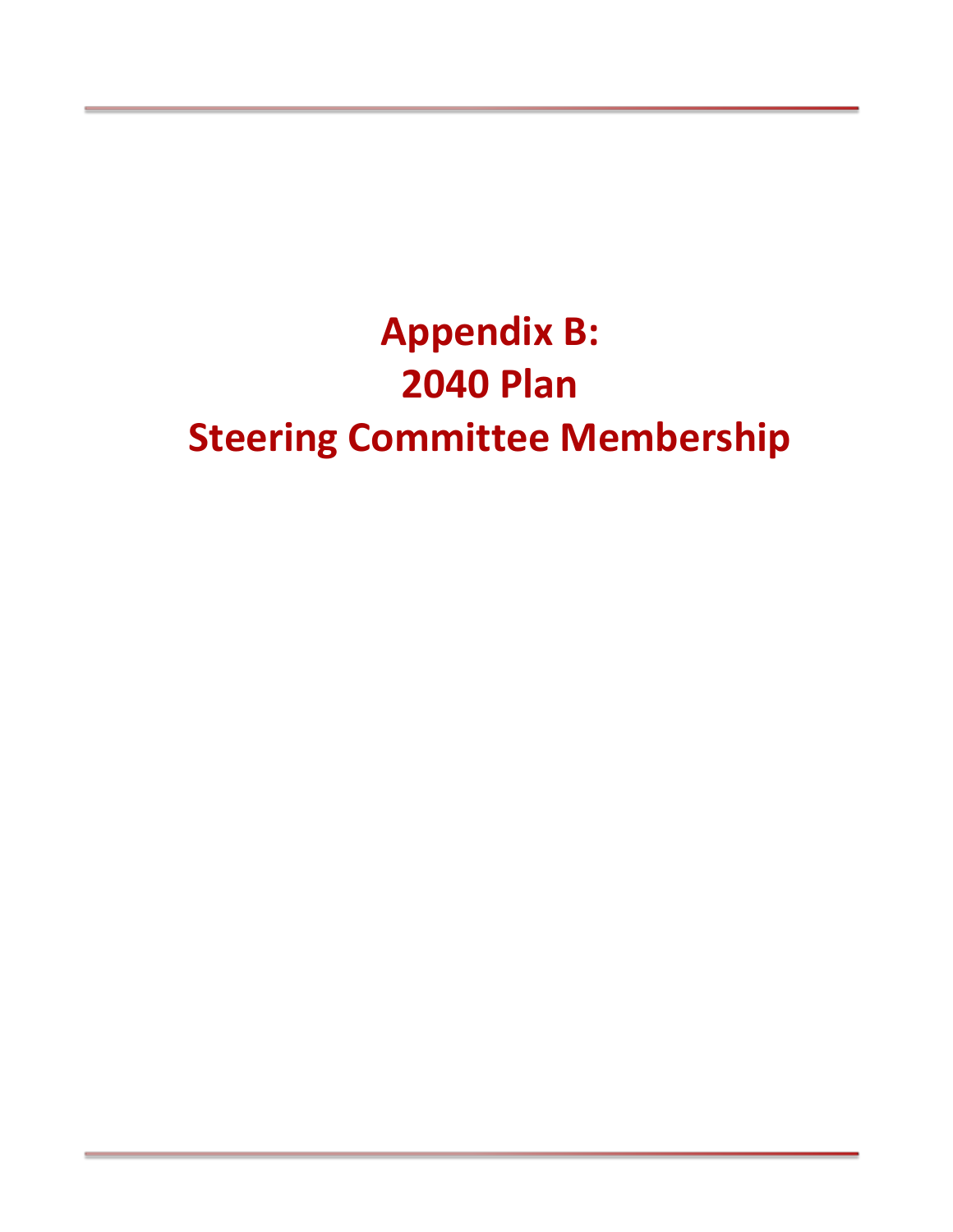## **FAYETTE - RALEIGH MPO** 2040 **TRANSPORTATION PLAN**

# **2040 REGIONAL TRANSPORTATION PLAN STEERING COMMITTEE**

**Detlef Ulfers**  Raleigh County Commission 116 ½ North Herber Street Beckley, WV 25801 [detlef2006@raleighcounty.com](https://mail.onepb.net/owa/redir.aspx?C=zaSPlq8BpEiAql0mDMggMUdFmIzEWtEIu0k6dSoHw_BoyHDIjbk07_E1UmP9WgaX2qRUYy3qgzs.&URL=mailto%3adetlef2006%40raleighcounty.com)

**Tom Cochran**  Raleigh Airport Authority 176 Airport Circle Beaver, WV 25813 Cell (304) 890-4615, Office (304) 255-0476 [tcochran@suddenlinkmail.com](https://mail.onepb.net/owa/redir.aspx?C=zaSPlq8BpEiAql0mDMggMUdFmIzEWtEIu0k6dSoHw_BoyHDIjbk07_E1UmP9WgaX2qRUYy3qgzs.&URL=mailto%3atcochran%40suddenlinkmail.com)

**Sharon Cruikshank**  Fayette County Chamber of Commerce 310 Oyler Avenue Oak Hill, WV 25901 [sharon@fayettecounty.com](https://mail.onepb.net/owa/redir.aspx?C=zaSPlq8BpEiAql0mDMggMUdFmIzEWtEIu0k6dSoHw_BoyHDIjbk07_E1UmP9WgaX2qRUYy3qgzs.&URL=mailto%3asharon%40fayettecounty.com)

**Ellen Taylor** President and CEO Beckley-Raleigh County Chamber of Commerce 245 North Kanawha Street Beckley, WV 25801 (304) 252-7328 [ellentaylor@brccc.com](https://mail.onepb.net/owa/redir.aspx?C=zaSPlq8BpEiAql0mDMggMUdFmIzEWtEIu0k6dSoHw_BoyHDIjbk07_E1UmP9WgaX2qRUYy3qgzs.&URL=mailto%3aellentaylor%40brccc.com) [ellenmtaylor@frontier.com](https://mail.onepb.net/owa/redir.aspx?C=zaSPlq8BpEiAql0mDMggMUdFmIzEWtEIu0k6dSoHw_BoyHDIjbk07_E1UmP9WgaX2qRUYy3qgzs.&URL=mailto%3aellenmtaylor%40frontier.com)

**Bill Baker**  Beckley/Raleigh County Transportation Authority 200 Main Street Beckley, WV 25801 (304) 929-2010 [Whbaker1@eartlink.net](https://mail.onepb.net/owa/redir.aspx?C=zaSPlq8BpEiAql0mDMggMUdFmIzEWtEIu0k6dSoHw_BoyHDIjbk07_E1UmP9WgaX2qRUYy3qgzs.&URL=mailto%3aWhbaker1%40eartlink.net)

**Steven Cole**  DOH District 9 Engineer 146 Stonehouse Road Lewisburg WV 24901 [steven.b.cole@wv.gov](https://mail.onepb.net/owa/redir.aspx?C=zaSPlq8BpEiAql0mDMggMUdFmIzEWtEIu0k6dSoHw_BoyHDIjbk07_E1UmP9WgaX2qRUYy3qgzs.&URL=mailto%3asteven.b.cole%40wv.gov)

**Thomas Camden**  DOH District 10 Manager 270 Hardwood Lane Princeton, WV 24740 [Tom.l.camden@wv.gov](https://mail.onepb.net/owa/redir.aspx?C=zaSPlq8BpEiAql0mDMggMUdFmIzEWtEIu0k6dSoHw_BoyHDIjbk07_E1UmP9WgaX2qRUYy3qgzs.&URL=mailto%3aTom.l.camden%40wv.gov)

**Chad Wykle** Executive Director New River Gorge Regional Development Authority 116 North Heber St. Suite B Beckley, West Virginia 25801 [cwykle@nrgrda.org](https://mail.onepb.net/owa/redir.aspx?C=zaSPlq8BpEiAql0mDMggMUdFmIzEWtEIu0k6dSoHw_BoyHDIjbk07_E1UmP9WgaX2qRUYy3qgzs.&URL=mailto%3acwykle%40nrgrda.org)

**Barney Stinnett**  Oak Hill Sanitary Board 100 Kelly Ave Oak Hill, WV 25901 [bcssnns@aol.com](https://mail.onepb.net/owa/redir.aspx?C=zaSPlq8BpEiAql0mDMggMUdFmIzEWtEIu0k6dSoHw_BoyHDIjbk07_E1UmP9WgaX2qRUYy3qgzs.&URL=mailto%3abcssnns%40aol.com)

**Gary Morefield** Raleigh County Cycle Club P.O. Box 675 Mabscott, WV 25871 [garymorefield@suddenlink.net](https://mail.onepb.net/owa/redir.aspx?C=zaSPlq8BpEiAql0mDMggMUdFmIzEWtEIu0k6dSoHw_BoyHDIjbk07_E1UmP9WgaX2qRUYy3qgzs.&URL=mailto%3agarymorefield%40suddenlink.net)

**Adam Stevens** Marathon Bikes 104 E Maple Ave Fayetteville, WV 25840 [adam@3789@aol.com](https://mail.onepb.net/owa/redir.aspx?C=zaSPlq8BpEiAql0mDMggMUdFmIzEWtEIu0k6dSoHw_BoyHDIjbk07_E1UmP9WgaX2qRUYy3qgzs.&URL=mailto%3aadam%403789%40aol.com)

**Angela Henson** Executive Director Region 1 Workforce Investment Board 200 New River Town Center, Suite 200 Beckley, WV 25801 [ahenson@r1workforcewv.org](mailto:ahenson@r1workforcewv.org)

**Jack Tanner** Executive Director Raleigh County Commission on Aging, Inc. 1614 South Kanawha Street Beckley, WV 25801 jack tanner@raleighseniors.org

**Theresa White** Acting Director Fayette County Office of Emergency Management 1047 Nick Rahall Greenway Fayetteville, WV 25840 [TWhite@fayettecountywv.org](mailto:TWhite@fayettecountywv.org)

(continued, next page)